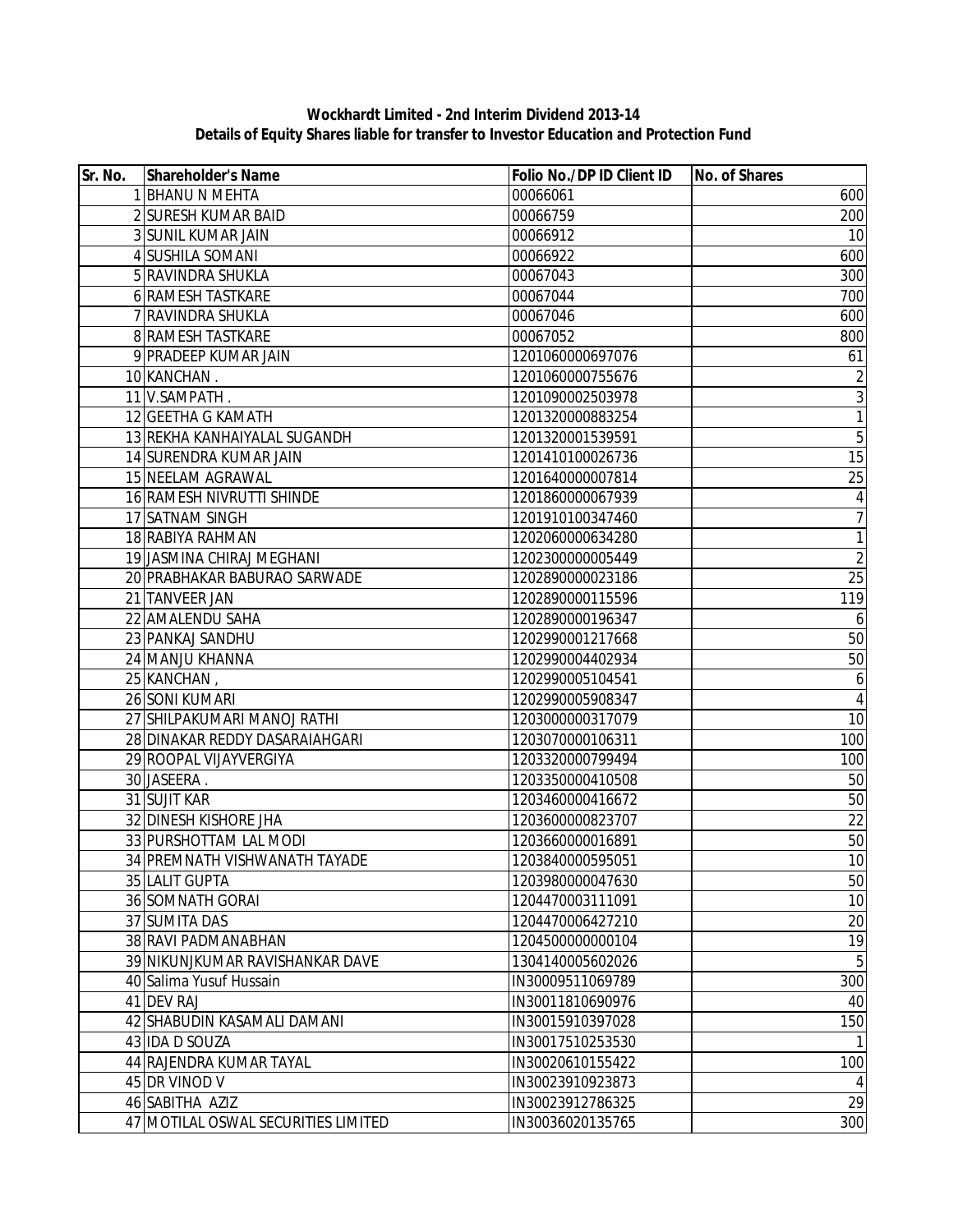| 48 PRAVEEN MAHAMWAL                     | IN30036020702554 | 300            |
|-----------------------------------------|------------------|----------------|
| 49 GOVINDBHAI AMBALAL PATEL             | IN30042510031148 | 60             |
| 50 VAISHALI PRAMOD DUDUSKAR             | IN30045080511755 | 11             |
| 51 PULOK KUMAR NANDI                    | IN30047610552543 | 10             |
| 52 VIRAF RATAN KARANJIA                 | IN30047640030842 | 200            |
| 53 SUSHILA SALAMPURIA                   | IN30047643112408 | 100            |
| 54 RAM KHIARAM LULLA                    | IN30051312113258 | 100            |
| 55 PRATIBHA AVINASH TARLEKAR            | IN30051313551486 | 85             |
| 56 SANJAY KUMAR GOENKA                  | IN30051316827725 | $\overline{2}$ |
| 57 KESHAV CHANDRA GUPTA                 | IN30058910144294 | 30             |
| 58 ANUPAMA MANN                         | IN30094010197293 | 20             |
| 59 RAJESH KHATRI                        | IN30105510046235 | 200            |
| 60 R KANAGARAJAN                        | IN30108022686916 | 10             |
| 61 MD. RAYAJULLAH                       | IN30112716763456 | 5              |
| 62 RUPA AGRAWAL                         | IN30112716796263 | 4              |
| 63 PARAMOUNT FINANCIAL SERVICES PVT LTD | IN30114310062330 | 30             |
| 64 LALITA J BHATIA                      | IN30115112499383 | 60             |
| 65 INAYAT MUSA PATEL                    | IN30115113130678 | 36             |
| 66 MARIE LOURDES GRACIAS                | IN30122510002219 | 630            |
| 67 PARDEEP KUMAR RANDEV                 | IN30133017496537 | 65             |
| 68 ISMAIL AHMED BADAT                   | IN30133018764754 | 1200           |
| 69 HOME TRADE LIMITED                   | IN30154915588885 | 300            |
| 70 YOGESH ASHOK SAWANT                  | IN30154917829317 | 1              |
| 71 KARTIK KAMALAKAR DESHMUKH            | IN30154918101409 | 25             |
| 72 ASHA MUKUNDAN                        | IN30163741110304 | 30             |
| 73 PREMDOSS V                           | IN30163741458958 | 5              |
| 74 RASHMI AGRAWAL                       | IN30165310218564 | $\overline{5}$ |
| 75 SHANTHA A P                          | IN30169611034278 | 10             |
| 76 AJIT RAGHVENDRA TAMANE               | IN30177410397686 | $\sqrt{5}$     |
| 77 E M SOWJANYA                         | IN30177411883094 | 20             |
| 78 ANIL RAMCHANDRA YADAV                | IN30177417034885 | 7              |
| 79 ABRAHAM JOHN                         | IN30189510597652 | 9              |
| 80 Y USHA RANI                          | IN30192610552890 | $\mathfrak{Z}$ |
| 81 ANIL MABULAL VEDMEHTA                | IN30198310453090 | 10             |
| 82 SOUDAMINI DHAL                       | IN30220110768323 | $\sqrt{5}$     |
| 83 SHARAD JAIN                          | IN30220111644933 | $\overline{3}$ |
| 84 MOHAMED HASSEN M COATWALA            | IN30226911036316 | 400            |
| 85 SATYANARAYAN MANDALAPU               | IN30232410774398 | 60             |
| 86 ASHISH KUMAR DEY                     | IN30232410946484 | $\sqrt{3}$     |
| 87 BARAKHA JAIN                         | IN30236510172692 | 20             |
| 88 CHARANJIV SINGH                      | IN30236510358935 | 55             |
| 89 VINODABHAI S LATHIYA                 | IN30305210355199 | 1              |
| 90 GUPTA PRITI CHANDRAKANT              | IN30305210404692 | $\overline{5}$ |
| 91 M S SULTAN                           | W0000302         | 600            |
| 92 MR M Y BAGADE                        | W0000534         | 400            |
| 93 PRAVIN VINAYAK PARKAR                | W0000571         | 600            |
| 94 MR NARAYAN BASU                      | W0000673         | 300            |
| 95 MIRZA BABAR ALI BAIG                 | W0000904         | 600            |
| 96 VASANT KULKARNI                      | W0001143         | 400            |
| 97 ARVA ABBASI                          | W0005681         | 200            |
| 98 VIMAL RATNAKAR MOHILE                | W0005836         | 400            |
| 99 SANWAL SINGH CHOWDRY                 | W0006694         | 600            |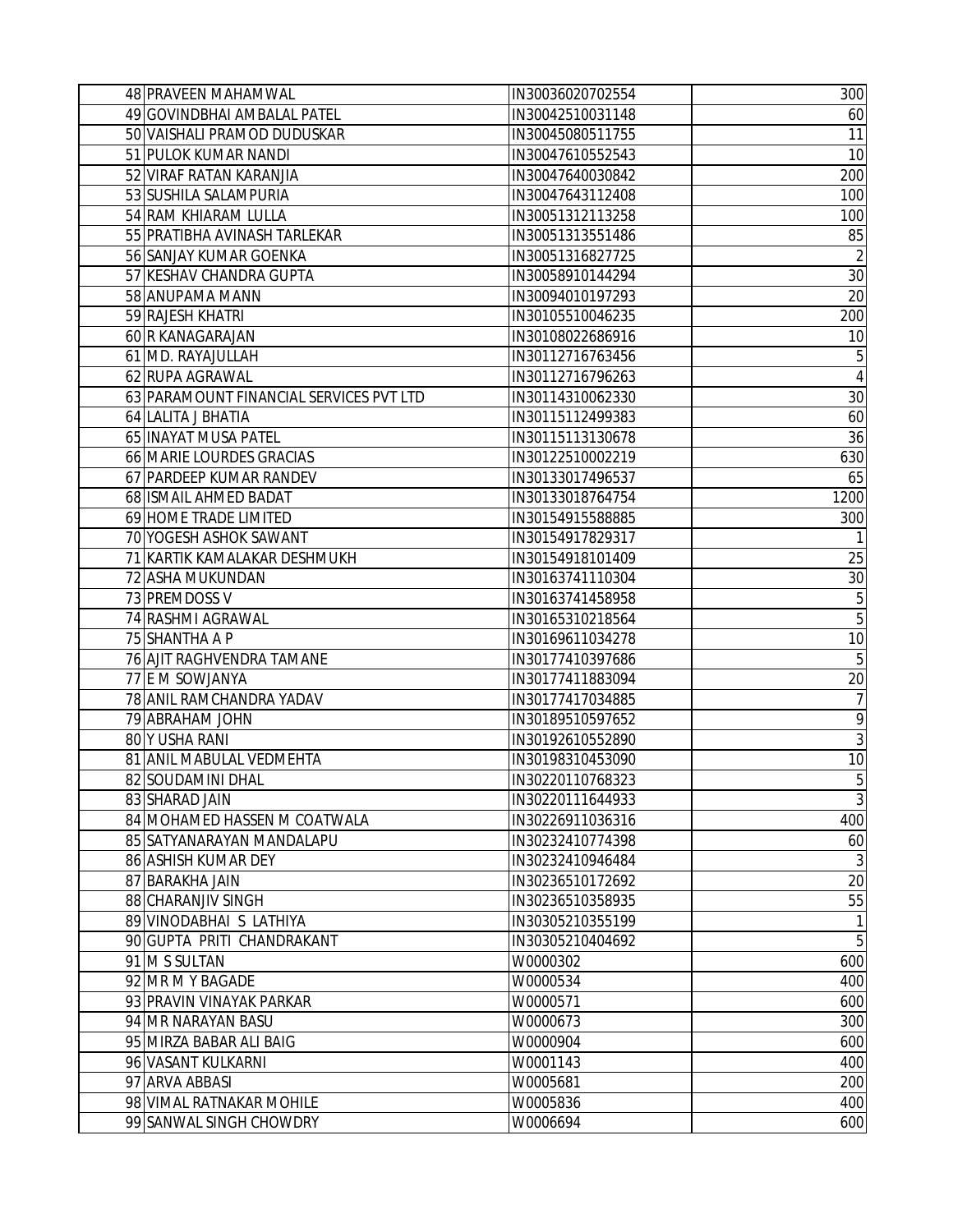| 100 KAVITA MAHESHWARI            | W0006698 | 600 |
|----------------------------------|----------|-----|
| 101 PREETI RANJAN                | W0007312 | 600 |
| 102 HARISH ANAND                 | W0008315 | 600 |
| 103 JAGMOHAN SHARMA              | W0008324 | 600 |
| 104 SANTOSH HARALALKA            | W0008508 | 300 |
| 105 SHYAM LAL GIRDHAR            | W0008532 | 100 |
| 106 VIDYADHAR GANESH KATRE       | W0008590 | 300 |
| 107 ANJALI DUGGAL                | W0008609 | 300 |
| 108 THOMAS IRUDAVA MARY          | W0008635 | 300 |
| 109 SAMIR C LAHIRI               | W0008660 | 600 |
| 110 NIRAL SHAH                   | W0008988 | 600 |
| 111 SHARDA SHARMA                | W0011074 | 400 |
| 112 SANJAY KUMAR                 | W0011529 | 600 |
| 113 SUSHAM LATA                  | W0011617 | 300 |
| 114 VIJAY BHATT                  | W0012431 | 600 |
| 115 SUBHASH KULKARNI             | W0012458 | 600 |
| 116 BALKISAN SARDA               | W0012460 | 600 |
| 117 SURESHKUMAR D SOMANI         | W0012996 | 600 |
| 118 VASUNDHARA CHEPUR            | W0013237 | 300 |
| 119 GHANSHYAM PATEL              | W0013529 | 600 |
| 120 BHARGAV HARSHADBHAI CHOKSHI  | W0019448 | 300 |
| 121 HARSHAD NATVERBHAI CHOKSHI   | W0019449 | 300 |
| 122 SUSELA BEN C                 | W0020195 | 600 |
| 123 BRINDA JITENDRA SHAH         | W0021047 | 300 |
| 124 HETAL NIRANJAN SHAH          | W0021063 | 600 |
| 125 MAHENDRA KAPADIA             | W0022299 | 600 |
| 126 K V NAGARAJU                 | W0023788 | 300 |
| 127 R R LAKSHMI                  | W0024001 | 600 |
| 128 ATULKUMAR GIRISHKANT KAPADIA | W0024158 | 300 |
| 129 KANAK LATA                   | W0024189 | 600 |
| 130 DILBAG SINGH CHAWLA          | W0024228 | 600 |
| 131 JAYESH NAVNITLAL             | W0024521 | 600 |
| 132 AUXAELLA VAZ                 | W0024788 | 600 |
| 133 JER UDWADIA                  | W0024885 | 600 |
| 134 SANGEETA GOIL                | W0024939 | 400 |
| 135 JITENDRA J BADIANI           | W0024992 | 600 |
| 136 RAMESHWARIDEVI MAHESHWARI    | W0025129 | 300 |
| 137 APPAJI SOMANING PATIL        | W0025228 | 600 |
| 138 LATA MAHESHWARI              | W0027002 | 600 |
| 139 RAVINDRANATHAN               | W0027060 | 600 |
| 140 TIMIR KR SEN                 | W0027197 | 300 |
| 141 G S BRAR                     | W0027367 | 400 |
| 142 NEETA NAND SHARMA            | W0027801 | 400 |
| 143 PIYUSH MODANI                | W0027933 | 600 |
| 144 N RAMASWAMY                  | W0029203 | 600 |
| 145 MAHABALESHWAR HEGDE          | W0029249 | 600 |
| 146 DAYA KRISHAN RAZDAN          | W0029321 | 600 |
| 147 MOHAN CHUGHNI                | W0029526 | 600 |
| 148 KAMINI SINGH                 | W0029616 | 200 |
| 149 RAM PRAKASH SINGH            | W0029661 | 300 |
| 150 ABHA YADAV                   | W0029697 | 600 |
| 151 CHANDRAKANT R PATEL          | W0031149 | 200 |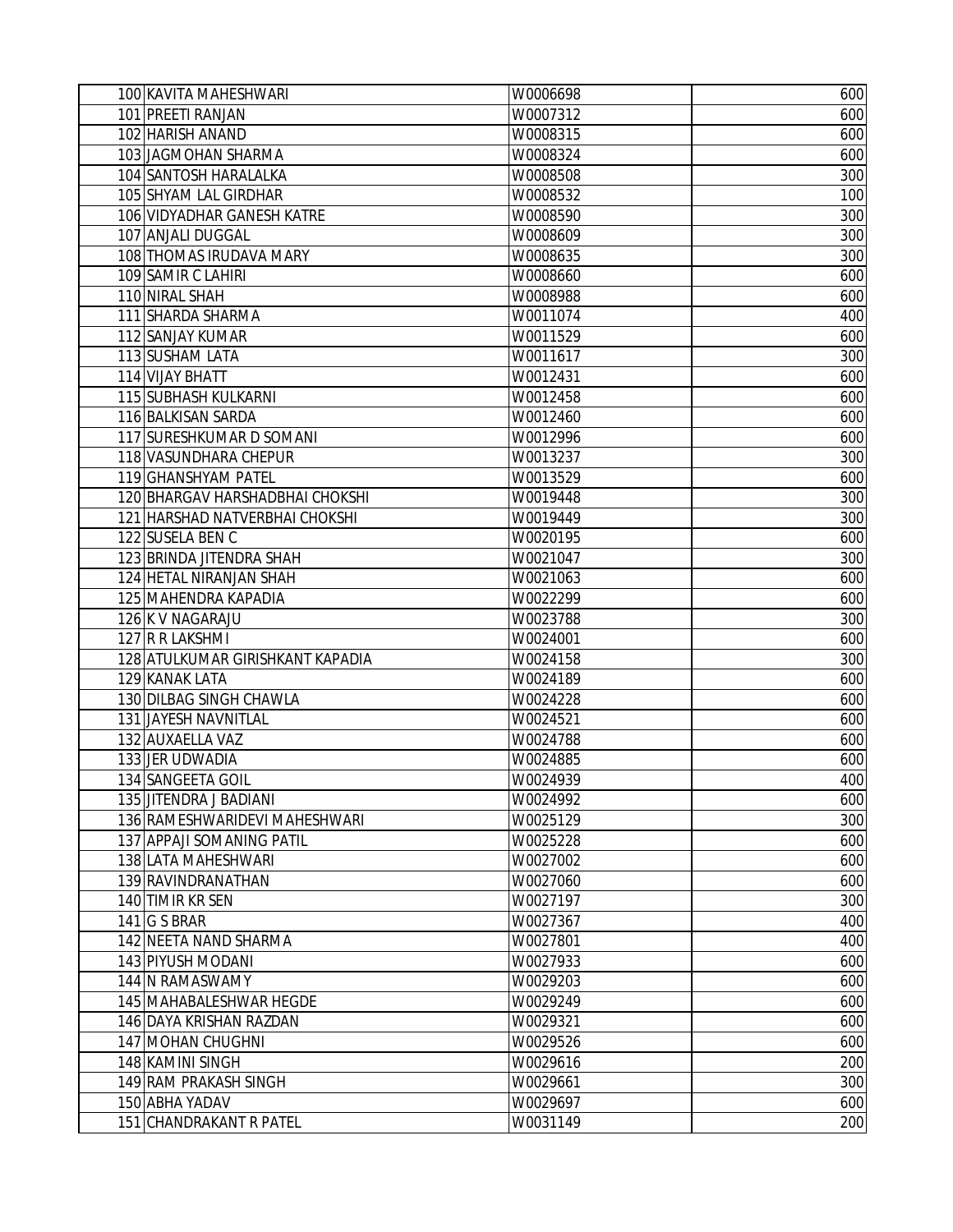| 152 SAMTABEN K SHAH                       | W0031234 | 600  |
|-------------------------------------------|----------|------|
| 153 GEETABEN SHAH                         | W0031560 | 300  |
| 154 MURLIDHAR PUSHPALA                    | W0032258 | 600  |
| 155 KANTILAL P ZAVERI                     | W0032795 | 600  |
| 156 NEERAJ PRABHUDAS GANDHI               | W0032798 | 600  |
| 157 VARSHA MEHTA                          | W0033034 | 600  |
| 158 RENUKA MEHTA                          | W0033035 | 600  |
| 159 ARIVIND                               | W0033815 | 600  |
| 160 SAROJ DUGAR                           | W0034095 | 600  |
| 161 MOHD MONOWAR HUSSAIN                  | W0034238 | 600  |
| 162 REEMA SHARMA                          | W0034314 | 600  |
| 163 MANOJ CHADHA                          | W0034368 | 300  |
| 164 SANJEEV MALHOTRA                      | W0034790 | 400  |
| 165 ABDULHUSEN AKBERBHAI SAHEB VAJIHUDDIN | W0035225 | 600  |
| 166 ALOK RAJVANSHI DR                     | W0035300 | 600  |
| 167 SANGEETA P SUKTHANKAR                 | W0035569 | 300  |
| 168 DINESH M MEHTA                        | W0035938 | 300  |
| 169 AMBALAL NARSIBHAI PATEL               | W0036446 | 600  |
| 170 SHIVASUBRAMANIAN                      | W0036447 | 600  |
| 171 SALEH BHOYSAHEB                       | W0036686 | 600  |
| 172 SATYA NARAYANA Y                      | W0036749 | 200  |
| 173 ALOK C CHURIWALA                      | W0037958 | 900  |
| 174 SUNITA GANGWAL                        | W0039161 | 300  |
| 175 JOHN GOVETT & CO LIMITED              | W0039727 | 600  |
| 176 SARASWATHI BHAT                       | W0040501 | 400  |
| 177 PINKI TOSHNIWAL                       | W0040526 | 600  |
| 178 SHREE KRISHANA KEDIA                  | W0040592 | 600  |
| 179 NOOR ESAHER                           | W0040655 | 1200 |
| 180 ASHVIN V PATEL                        | W0041739 | 600  |
| 181 DIVYA JASANI                          | W0044580 | 300  |
| 182 ANITA DNYANESHWAR KAPRATWAR           | W0045587 | 300  |
| 183 RAMA DEVI V GOYAL                     | W0045892 | 300  |
| 184 DEEPAK MOTILAL SAWLA                  | W0046659 | 600  |
| 185 MONA P SHAH                           | W0046660 | 600  |
| 186 BABITA MANIHAR                        | W0047401 | 600  |
| 187 DATTATRAY GOVIND DIVEKAR              | W0047464 | 400  |
| 188 SREENATH S                            | W0047774 | 300  |
| 189 MOHD ARIF DAWOOD                      | W0047890 | 600  |
| 190 MANJULA RAMCHHODBHAI KABARIA          | W0047958 | 300  |
| 191 SURESH D SONANI                       | W0048253 | 600  |
| 192 PANKAJ K PAREKH                       | W0048482 | 300  |
| 193 MAHENDRAKUMAR C MEHTA                 | W0050919 | 300  |
| 194 MOOLCHAND SALECHA                     | W0051930 | 300  |
| 195 MADHAVLAL SHAH                        | W0052571 | 300  |
| 196 SAVITA MALOO                          | W0052656 | 600  |
| 197 SURESHBHAI SHIVABHAI PATEL            | W0052669 | 600  |
| 198 SONI MAHENDRAKUMAR KASTURCHAND        | W0053221 | 100  |
| 199 HARI NIWAS SHARMA                     | W0053400 | 300  |
| 200 INDUMATI U MEISHERI                   | W0053703 | 300  |
| 201 TAIB BANK E.C.                        | W0055463 | 300  |
| 202 SHOBHANA SHAH                         | W0056942 | 300  |
| 203 TUSHAR S PATKAR                       | W0057231 | 300  |